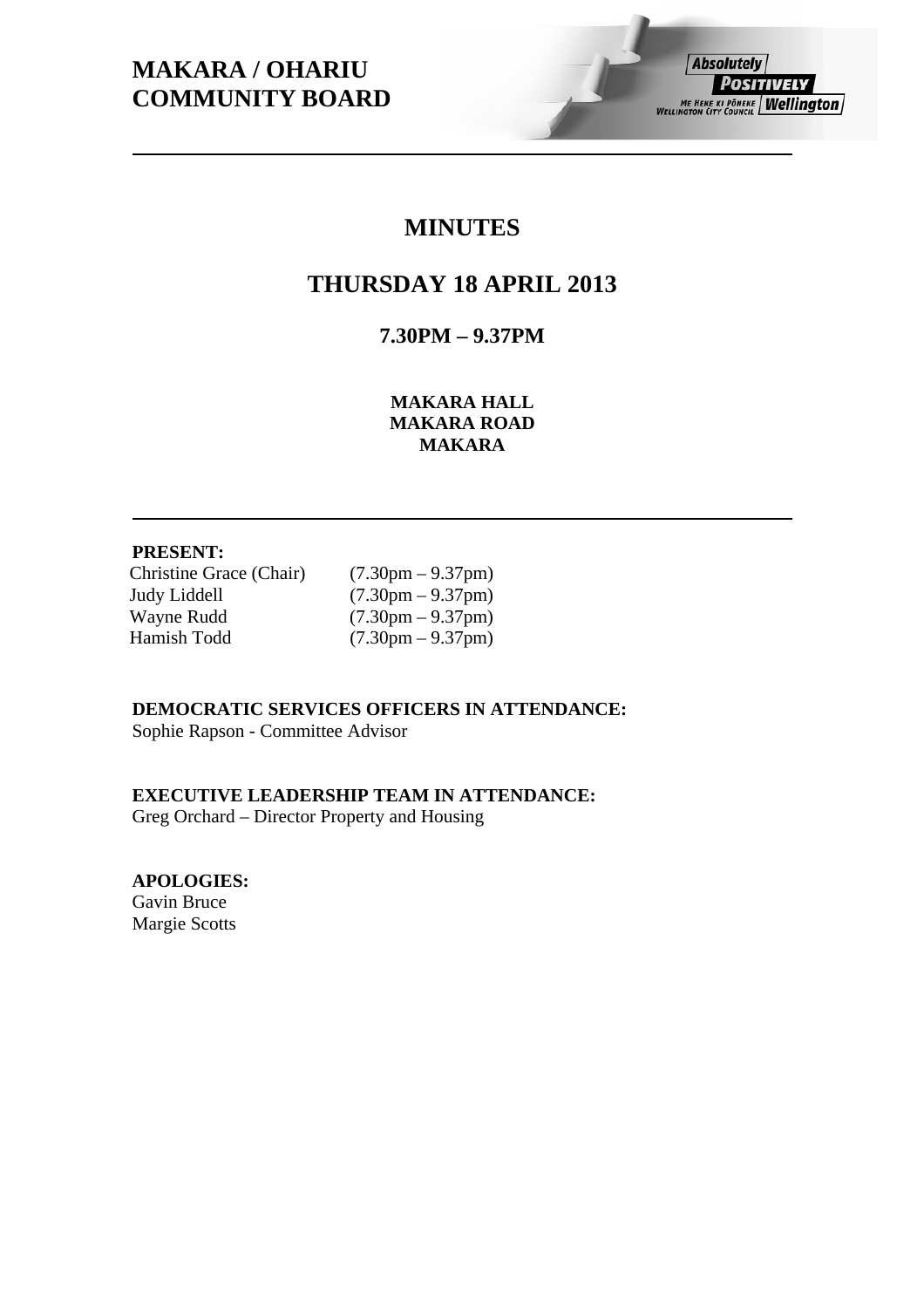#### 024/13MB **APOLOGIES** (1215/13/IM)

#### **NOTED:**

**Moved Christine Grace, seconded Hamish Todd, the motion that the Makara/Ohariu Community Board accept apologies for absence from Gavin Bruce and Margie Scotts.** 

**The motion was put and declared CARRIED.** 

#### **RESOLVED:**

*THAT the Strategy and Policy Committee:* 

*1. Accept apologies for absence from Gavin Bruce and Margie Scotts.* 

#### 025/13MB **MINUTES FOR CONFIRMATION** (1215/13/IM)

**Moved Christine Grace, seconded Wayne Rudd, the motion, that the Makara/Ohariu Community Board approve the minutes of the meeting held on Thursday 21 March 2013 having been circulated, be taken as an accurate record of that meeting.** 

**The motion was put and declared CARRIED.** 

#### **RESOLVED:**

*THAT the Makara/Ohariu Community Board:* 

*1. Approve the minutes of the meeting held on Thursday 21 March 2013 having been circulated, be taken as an accurate record of that meeting.* 

#### 026/13MB **PUBLIC PARTICIPATION** (1215/13/IM)

#### **NOTED:**

There was no public participation.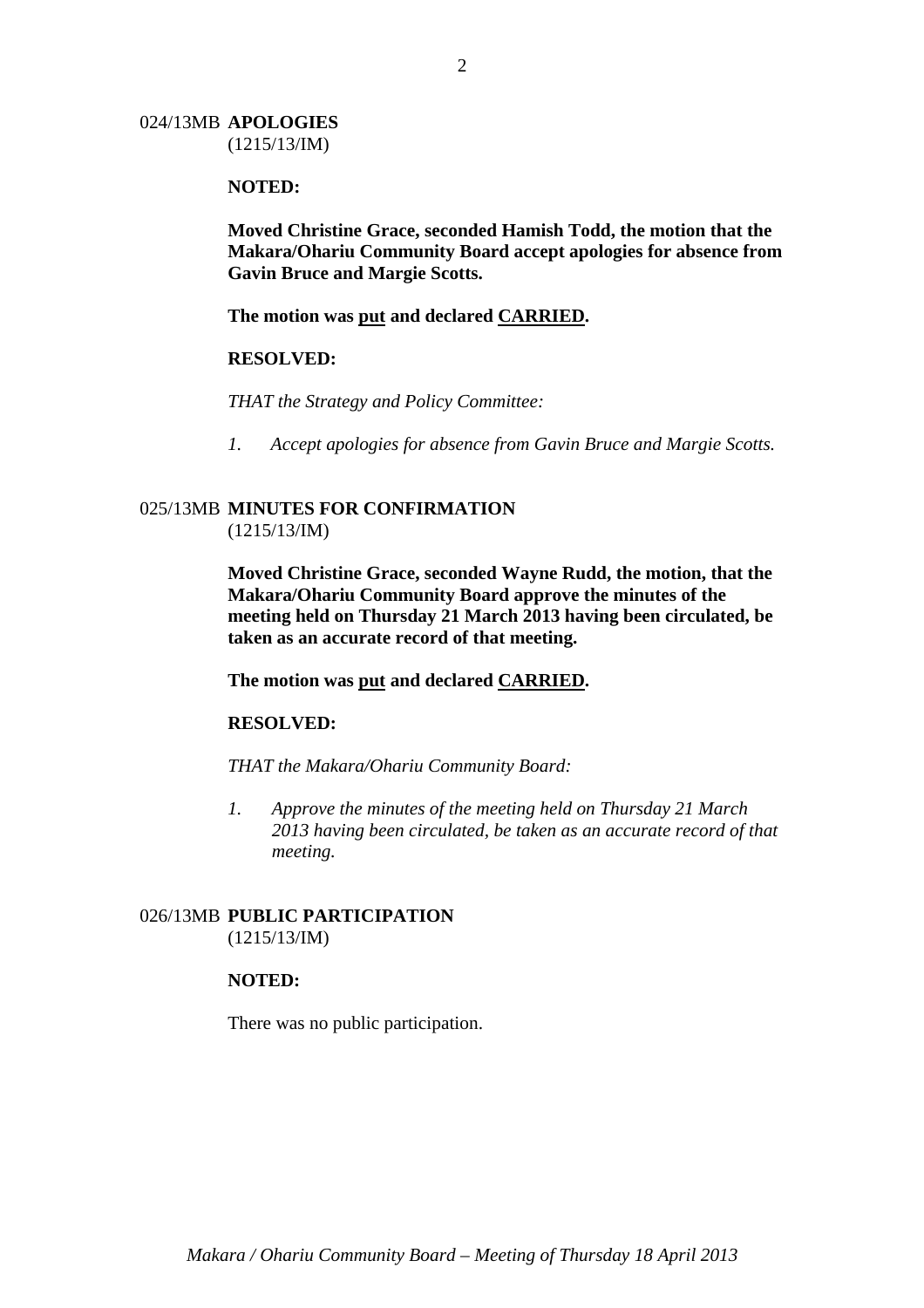#### 027/13MB **CIVIL DEFENCE UPDATE** (1215/13/IM) (ORAL REPORT)

#### **NOTED:**

Kerry McSaveney from Wellington Region Emergency Management Office (WREMO) was in attendance for this item.

Ms McSaveney gave the Community Board an outline of the new organisation structure of WREMO and explained that the organisation's purpose is to build capacity of local communities and their organisations.

The Board noted its wish to attend the WREMO Volunteer Courses.

# 028/13MB **2013/2014 DRAFT ANNUAL PLAN CONSULTATION PRESENTATION**

(1215/13/IM) (ORAL REPORT)

#### **NOTED:**

Martin Rodgers – Manager Research Consultation & Planning was in attendance of this item.

Mr Rodgers gave a brief outline of the process of the Draft Annual Plan and answered the Board's questions relating to the Draft Annual Plan process.

**Moved Christine Grace, seconded Hamish Todd, the motion, that the Makara/Ohariu Community Board approve the Community Board's submission on the Wellington City Council 2013/14 Draft Annual Plan.** 

**The motion was put and declared CARRIED.** 

#### **RESOLVED:**

*THAT the Makara/Ohariu Community Board:* 

*1. Approve the Community Board's submission on the Wellington City Council 2013/14 Draft Annual Plan.* 

**TABLED INFORMATION:** The Board's Submission on the Wellington City Council 2013/14 Draft Annual Plan reference 028/13/MB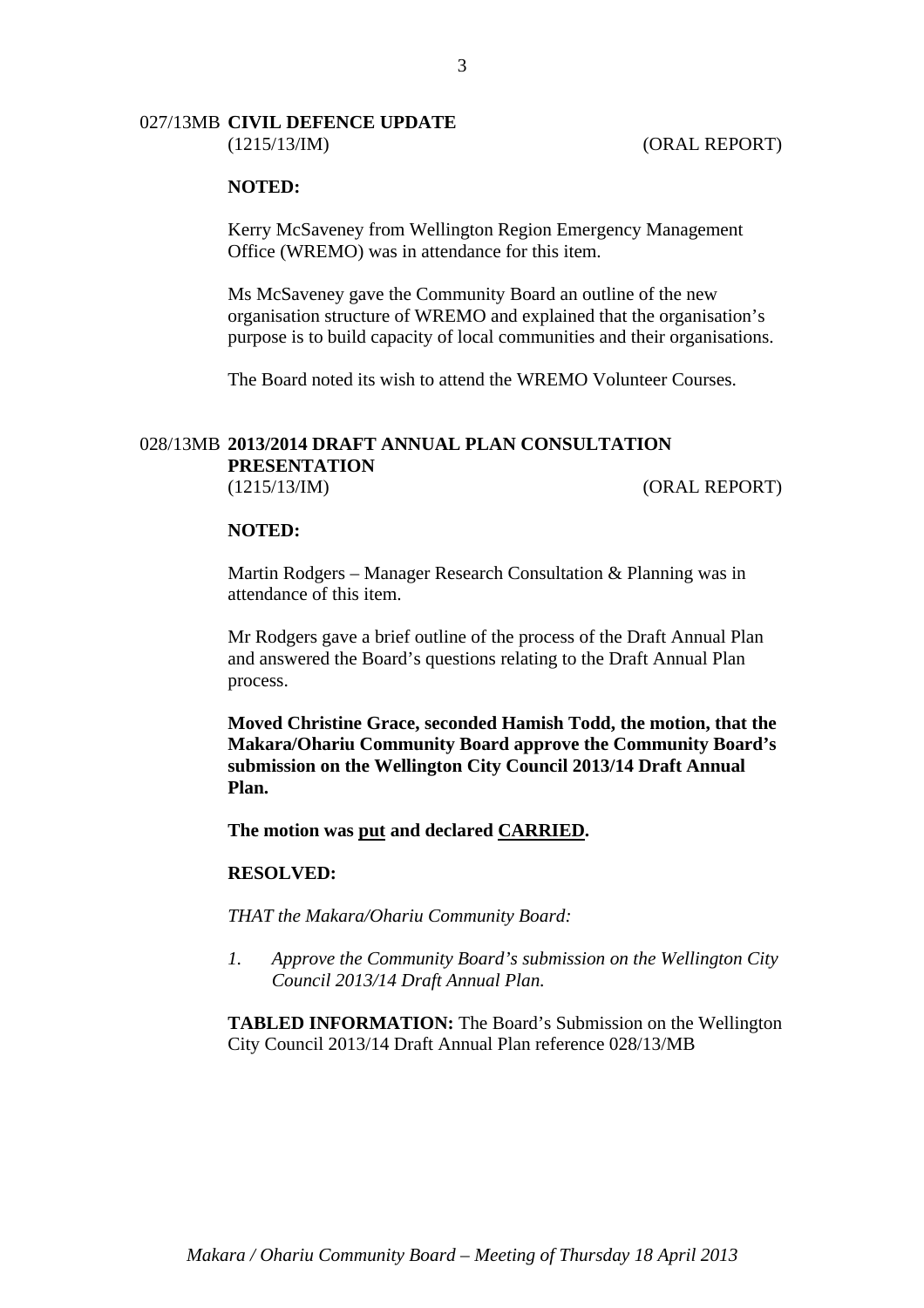#### 029/13MB **CYCLING IN RURAL AREAS REPORT BACK** (1215/13/IM) (ORAL REPORT)

#### **NOTED:**

Paul Barker – Safe & Sustainable Transport Manger was in attendance for this item.

Mr Barker notified the Board that a Cyclist Forum will be held on 1 May 2013.

The Community Board expressed their concerns to Mr Barker about the safety of cyclists in the Makara/Ohariu region.

# 030/13MB **BUSES/COACHES IN OHARIU VALLEY**

(1215/13/IM) (ORAL REPORT)

#### **NOTED:**

Paul Barker – Safe & Sustainable Transport Manger was in attendance for this item.

Mr Barker answered questions and received the concerns from the Community Board regarding increased levels of Buses and Coaches in the Ohariu Valley recently.

#### 028/13MB **ROADING**

(1215/13/IM) (ORAL REPORT)

#### **NOTED:**

Paul Barker – Safe & Sustainable Transport Manger notified the Community Board about the proposed change in layout on Makara Road.

#### 030/13MB **REGIONAL GOVERNANCE SUBMISSION** (1215/13/IM) (ORAL REPORT)

#### **NOTED:**

Christine Grace noted that further work will be done on the Board's Submission. The Community Board will approve the submission at the next Community Board meeting.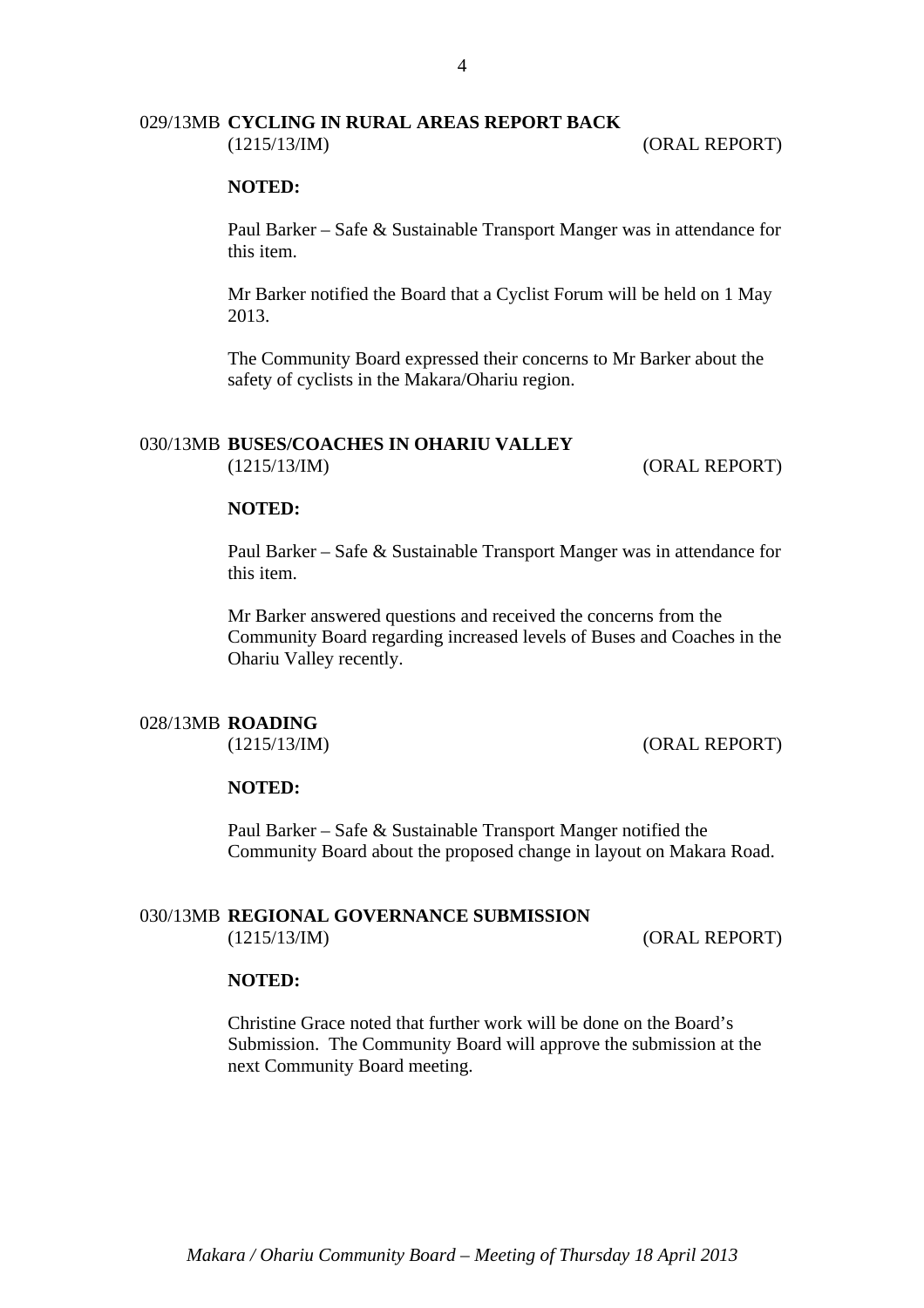#### 031/13MB **PROJECT WESTWIND AND COMMUNITY LIAISON GROUP** (1215/13/IM) (ORAL REPORT)

#### **NOTED:**

There was nothing to report.

### 032/13MB **PROJECT MILL CREEK AND COMMUNITY LIAISON GROUP** (1215/13/IM) (ORAL REPORT)

#### **NOTED:**

Judy Liddell noted that Meridian has provided the Ohariu Valley with a first responder kit.

Ms Liddell also noted that there would be a meeting on Wednesday 24 April 2013.

#### 033/13MB **RESOURCE CONSENT APPROVALS AND APPLICATIONS FOR 7 DECEMBER 2012 TO 31 JANUARY 2013**

Report of Bill Stevens - Manager, Development Planning and Compliance, North and West. (1215/13/IM) (REPORT 9)

**Moved Christine Grace, seconded Judy Liddell, the substantive motion.** 

**The substantive motion was put and declared CARRIED.** 

#### **RESOLVED:**

*THAT the Makara/Ohariu Community Board:* 

*1. Receive the information.*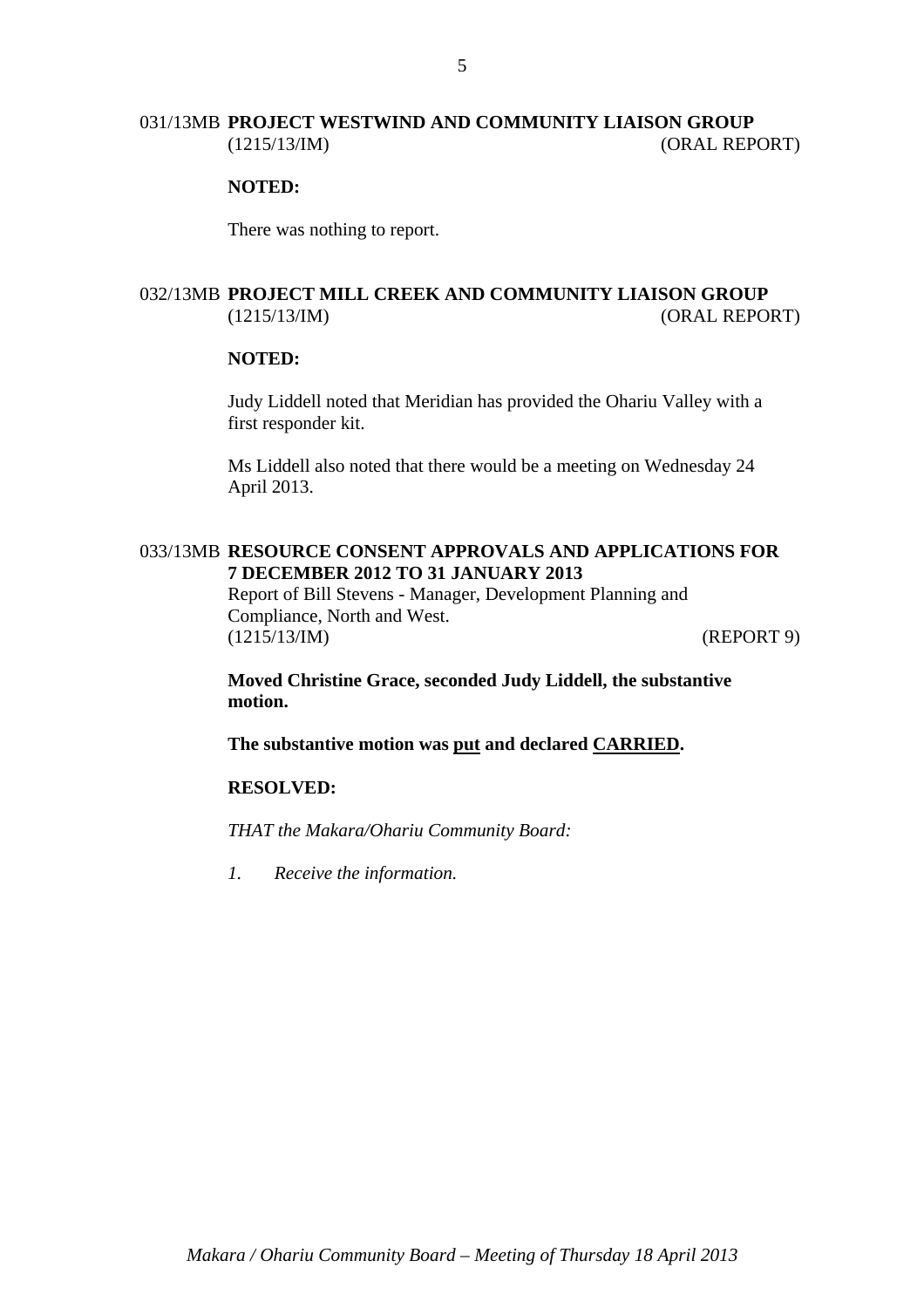#### 034/13MB **FORWARD PROGRAMME**

Report of Sophie Rapson – Committee Advisor. (1215/13/IM) (REPORT 10)

#### **Moved Christine Grace, seconded Wayne Rudd, the substantive motion with the following addition:**

#### **Thursday 16 May 2013**

- Update on Power Outage
- Regional Governance Submission Approval
- Report Back on attendance at New Zealand Community Boards' Conference

#### **The substantive motion with additions was put and declared CARRIED.**

#### **RESOLVED:**

*THAT the Makara/Ohariu Community Board:* 

- *1. Receive the information.*
- *2. Approve the work programme for the upcoming meetings.*

#### *Thursday 16 May 2013*

*Standing Items:* 

- *Resource consent*
- *Roading*
- *Project Mill Creek and Community Liaison Group*
- *Project Westwind and Community Liaison Group*
- *Upcoming areas of consultation*
- **Update on Power Outage**
- **Regional Governance Submission Approval**
- **Report Back on attendance at New Zealand Community Boards' Conference**

*Forward Programme* 

#### *Thursday 20 June 2013*

*Standing Items:* 

- *Resource consent*
- *Roading*
- *Project Mill Creek and Community Liaison Group*
- *Project Westwind and Community Liaison Group*
- *Upcoming areas of consultation*

*Forward Programme*